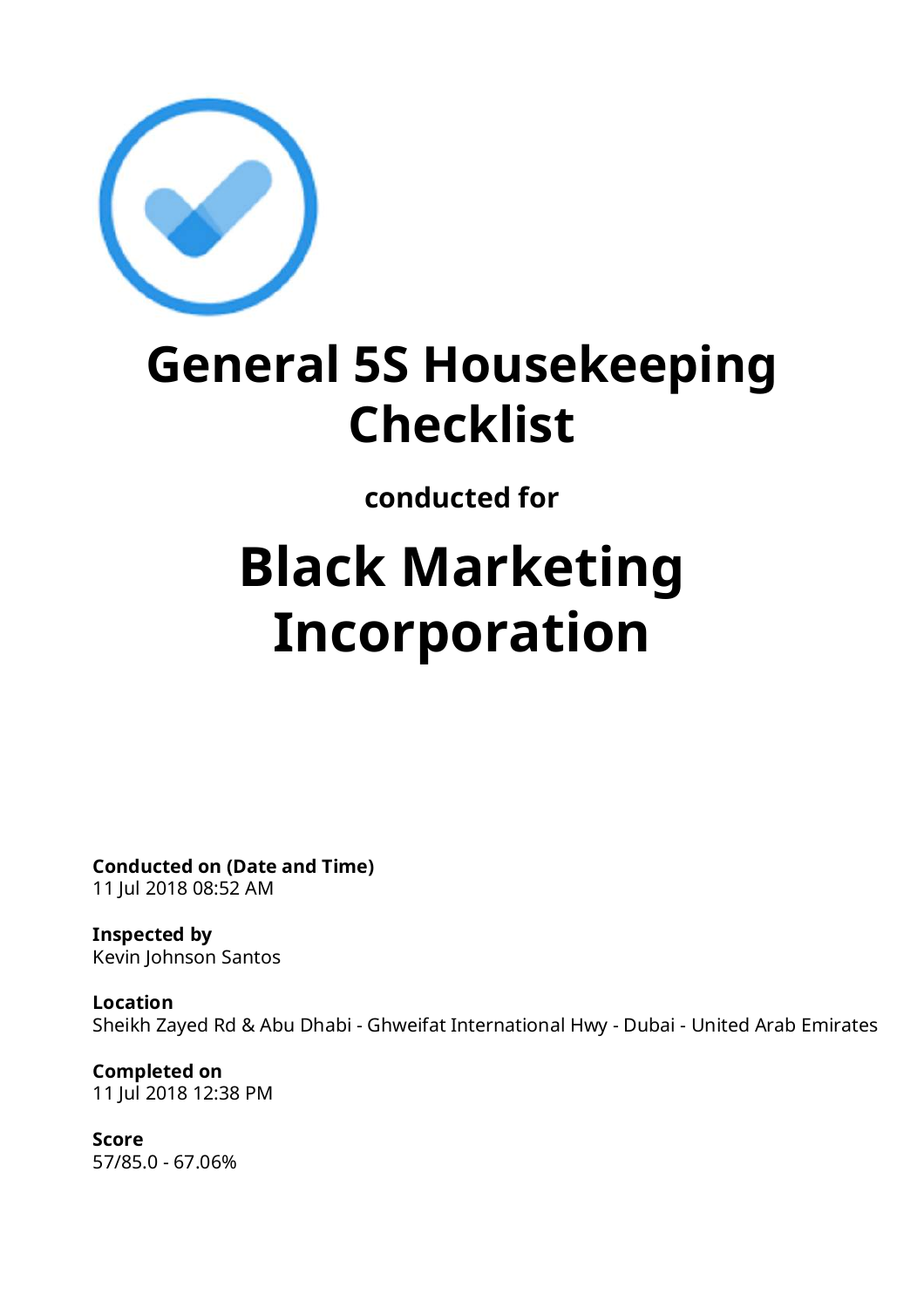#### **Failed Responses**

This section lists responses that were set as "failed responses" in the template used for this audit

| Question                                                                                   | Response       | <b>Details</b>                                           |  |
|--------------------------------------------------------------------------------------------|----------------|----------------------------------------------------------|--|
| Is the floor area free of unwanted items?                                                  | $\theta$       | There are unwanted items cluttered on<br>the floor.      |  |
| Appendix 2                                                                                 |                |                                                          |  |
| Are tops and insides of all cupboards,<br>shelves, tables, etc. free of unwanted<br>items? | $\overline{0}$ | There are unwanted items on top of the<br>cabinet.       |  |
| Appendix 3                                                                                 |                |                                                          |  |
| Is there a general clutter free<br>appearance?                                             | $\theta$       | This workarea had obstructions and<br>clutters on floor. |  |
| Appendix 4                                                                                 |                |                                                          |  |
| Is it easy to find any item/document<br>without delay?                                     | $\mathbf{0}$   | Unorganized file folders.                                |  |
| Appendix 8                                                                                 |                |                                                          |  |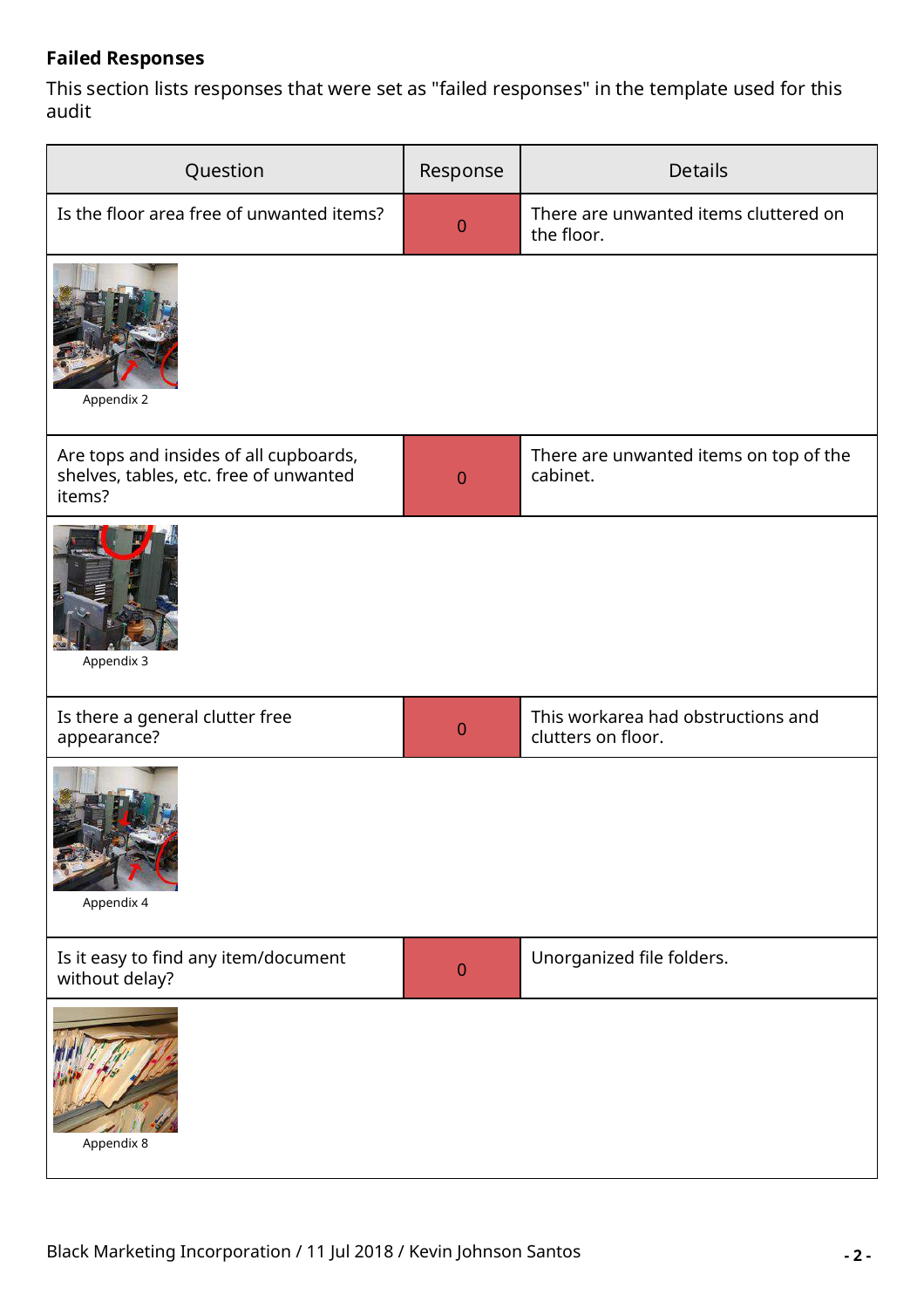| Question                                                                                        | Response | <b>Details</b>               |  |
|-------------------------------------------------------------------------------------------------|----------|------------------------------|--|
| Are floors, walls, windows doors etc.<br>maintained at a high level of cleanliness?             | $\Omega$ | This door needs repair.      |  |
| Appendix 9                                                                                      |          |                              |  |
| Does management provide support to 5S<br>programme by recognition, resources<br>and leadership? | O        | No recognition program.      |  |
| Are 5S posters and 5S points of work<br>reminders displayed?                                    | O        | No posters for 5S activites. |  |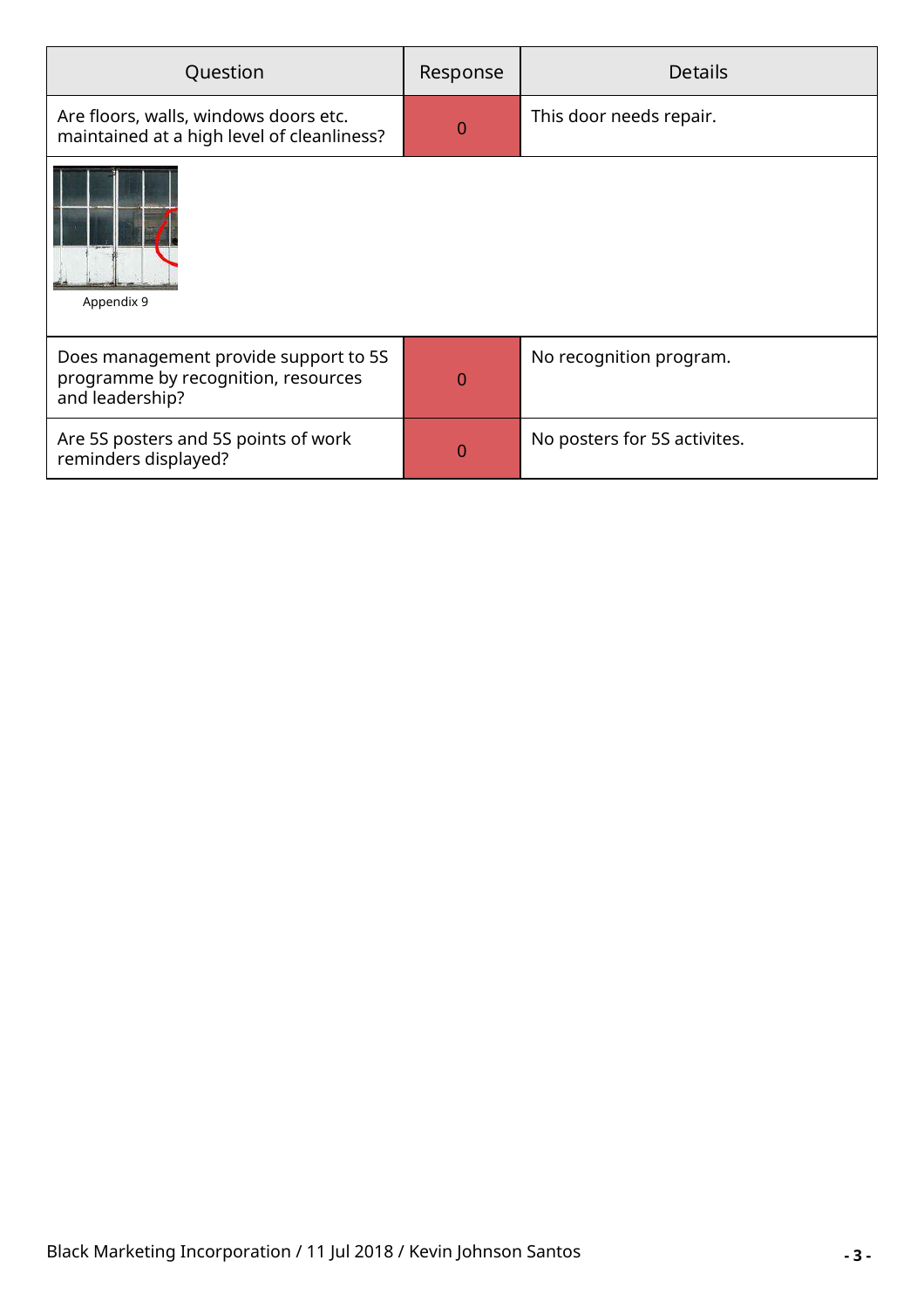#### **Actions**

#1. Remove the box on top of the cabinet.

| Assignee:       | John@BMI.com                                                                            |
|-----------------|-----------------------------------------------------------------------------------------|
| Priority:       | <b>HIGH</b>                                                                             |
| Due Date:       | 12 Jul 2018 09:25 AM                                                                    |
| Audit:          | Black Marketing Incorporation / 11 Jul 2018 / Kevin<br><b>Johnson Santos</b>            |
| Linked to item: | Are tops and insides of all cupboards, shelves, tables,<br>etc. free of unwanted items? |
| Status:         | To Do                                                                                   |

#2. Change broken glass.

| Assignee:       | jam@BMI.com                                                                         |
|-----------------|-------------------------------------------------------------------------------------|
| Priority:       | <b>HIGH</b>                                                                         |
| Due Date:       | 18 Jul 2018 11:25 AM                                                                |
| Audit:          | Black Marketing Incorporation / 11 Jul 2018 / Kevin<br><b>Johnson Santos</b>        |
| Linked to item: | Are floors, walls, windows doors etc. maintained at a high<br>level of cleanliness? |
| Status:         | To Do                                                                               |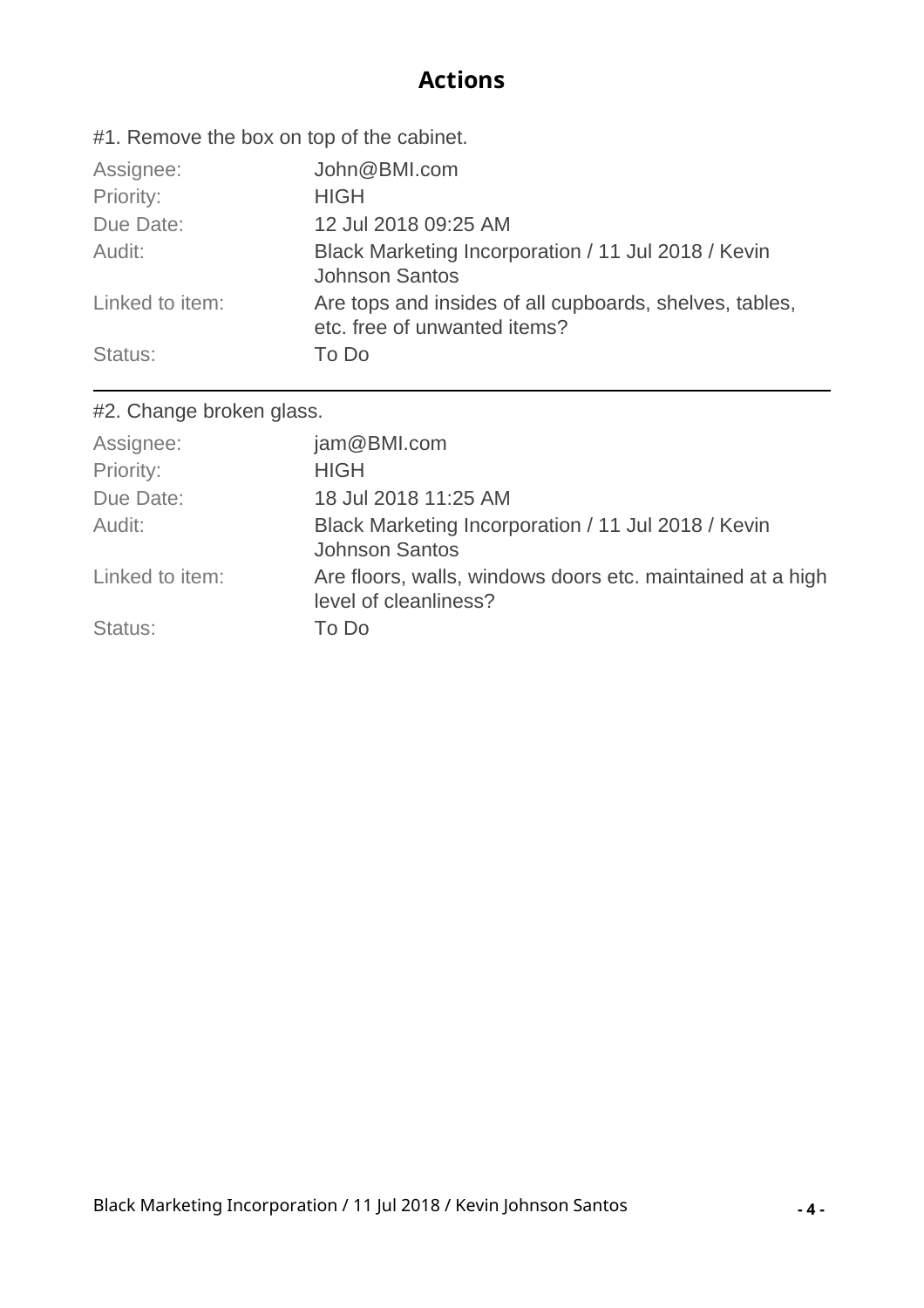#### **Audit - 57/85 67.06%**

| Question                                                                                                                                                                                                                              | Response       | <b>Details</b>                                      |  |  |  |
|---------------------------------------------------------------------------------------------------------------------------------------------------------------------------------------------------------------------------------------|----------------|-----------------------------------------------------|--|--|--|
| <b>GENERAL INFORMATION</b>                                                                                                                                                                                                            |                |                                                     |  |  |  |
| Nature of work                                                                                                                                                                                                                        | Manufacturing  |                                                     |  |  |  |
| Take a photo of the workspace.                                                                                                                                                                                                        |                |                                                     |  |  |  |
| Appendix 1                                                                                                                                                                                                                            |                |                                                     |  |  |  |
| Use these score criteria for your inspection:<br>3 - There is an ability to maintain it.<br>2 - This is being complied with more systematically.<br>1 - It is done but not systematically.<br>0 - Not at all.<br>N/A - Not Applicable |                |                                                     |  |  |  |
| <b>SORT OUT - SEIRI</b>                                                                                                                                                                                                               |                | Score (5/15) 33.33%                                 |  |  |  |
| Is the floor area free of unwanted items?                                                                                                                                                                                             | $\overline{0}$ | There are unwanted items cluttered on<br>the floor. |  |  |  |
| Appendix 2                                                                                                                                                                                                                            |                |                                                     |  |  |  |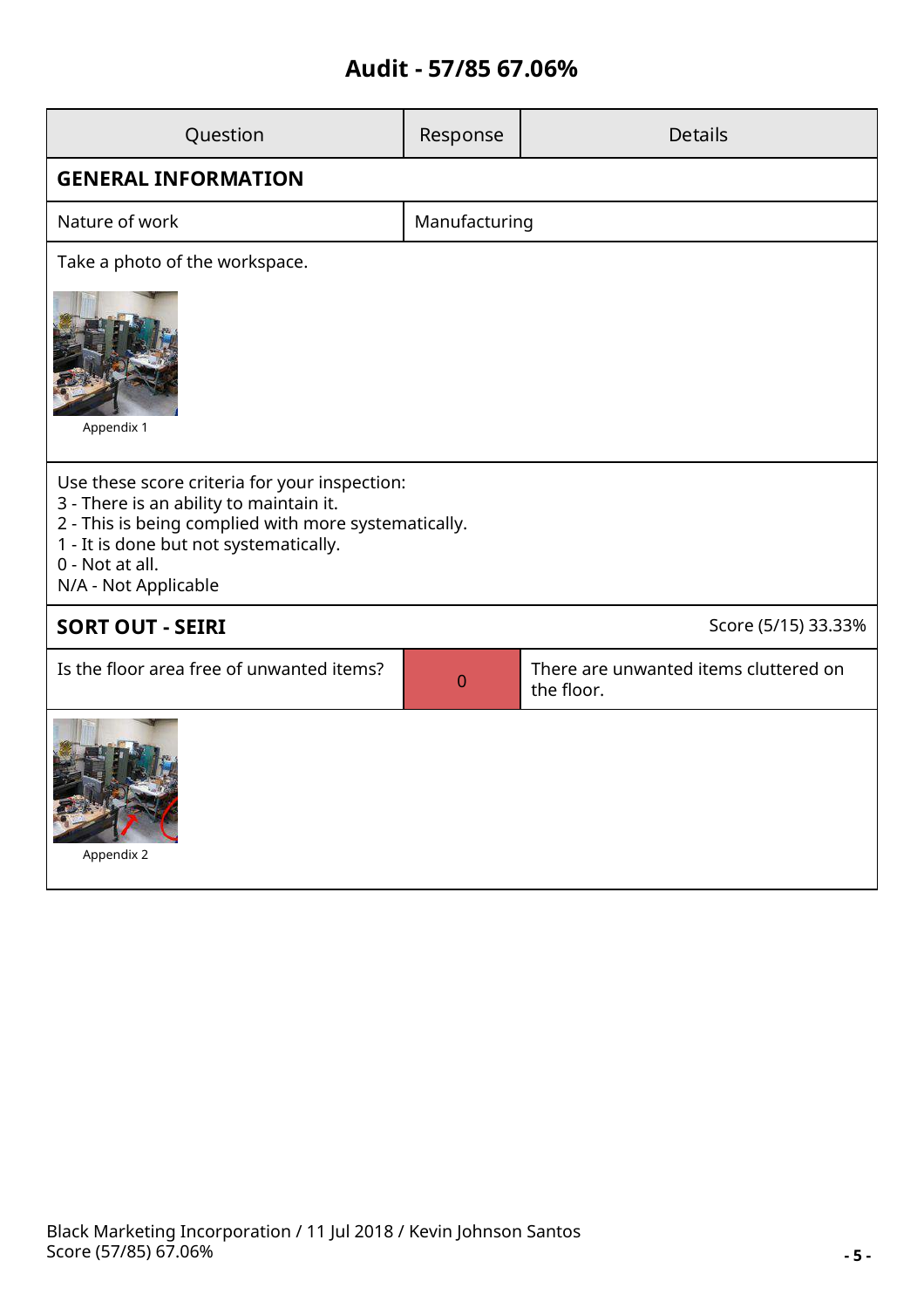| Question                                                                                                                                                                                             | Response       | <b>Details</b>                                           |  |  |
|------------------------------------------------------------------------------------------------------------------------------------------------------------------------------------------------------|----------------|----------------------------------------------------------|--|--|
| REFERENCE: The floor area is free from unwanted items.<br>[This is an example of how you can use iAuditor to include best practice reference images in your<br>templates to assist with inspections] |                |                                                          |  |  |
| Are tops and insides of all cupboards,<br>shelves, tables, etc. free of unwanted<br>items?                                                                                                           | $\theta$       | There are unwanted items on top of the<br>cabinet.       |  |  |
| Appendix 3                                                                                                                                                                                           |                |                                                          |  |  |
| Are items stored according to frequency<br>of use?                                                                                                                                                   | 3              |                                                          |  |  |
| Are walls free of old posters, calendars,<br>pictures, notices etc.?                                                                                                                                 | $\overline{2}$ |                                                          |  |  |
| Is there a general clutter free<br>appearance?                                                                                                                                                       | $\theta$       | This workarea had obstructions and<br>clutters on floor. |  |  |
| Appendix 4                                                                                                                                                                                           |                |                                                          |  |  |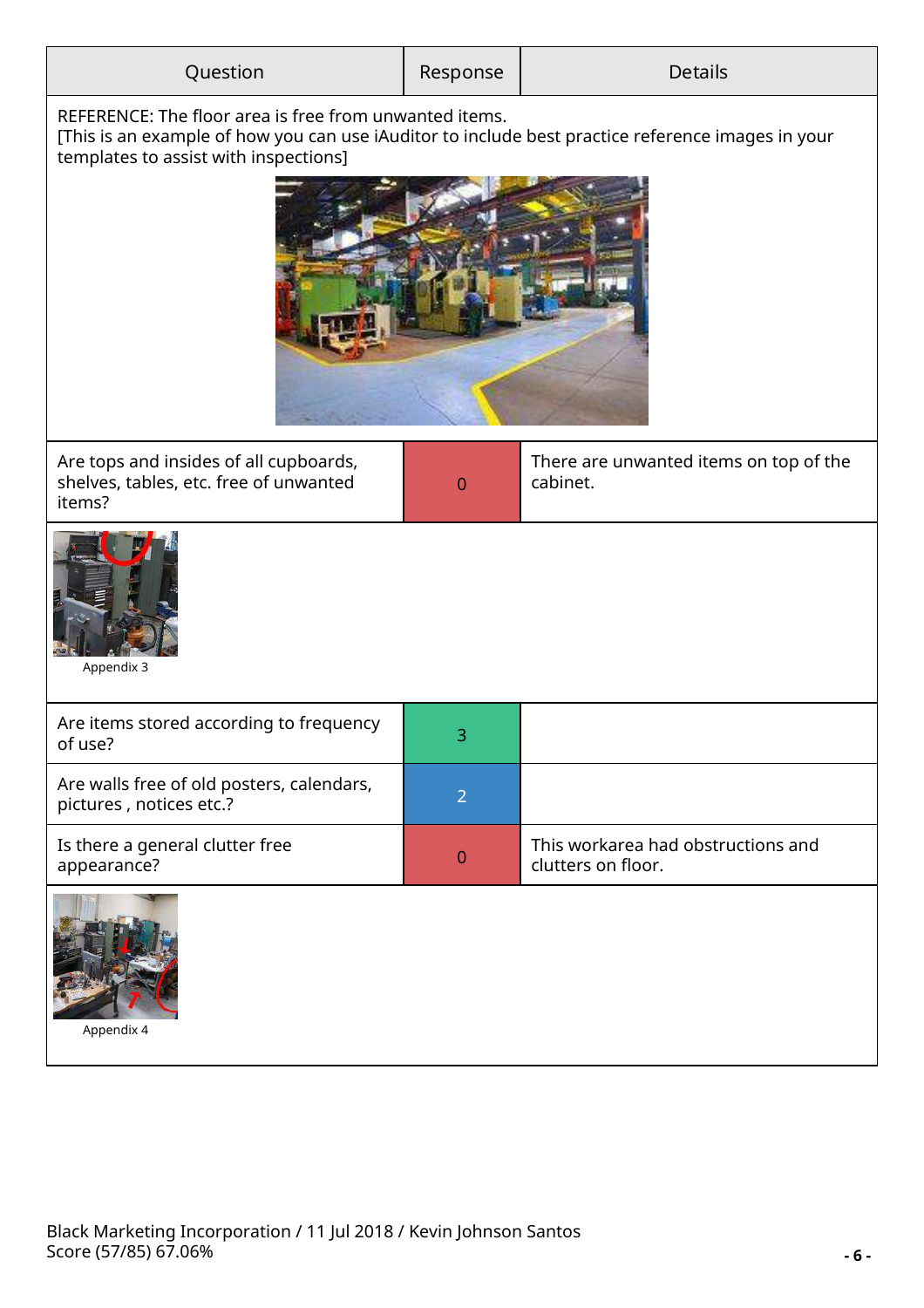| Question                                                                            | Response                                                                                                                     | <b>Details</b>                        |  |  |  |
|-------------------------------------------------------------------------------------|------------------------------------------------------------------------------------------------------------------------------|---------------------------------------|--|--|--|
| Capture photo(s) of red tagged items.                                               |                                                                                                                              |                                       |  |  |  |
| Appendix 7<br>Appendix 5<br>Appendix 6                                              |                                                                                                                              |                                       |  |  |  |
| <b>SET IN ORDER - SEITON</b>                                                        |                                                                                                                              | Score (20/24) 83.33%                  |  |  |  |
| Are direction indications available to all<br>facilities from the entrance onwards? | 3                                                                                                                            |                                       |  |  |  |
| Do all items of equipment have<br>identification labels?                            | 3                                                                                                                            |                                       |  |  |  |
| Are all rooms, cubicles and similar areas<br>clearly numbered or named?             | 3                                                                                                                            |                                       |  |  |  |
| Are specific areas demarcated for<br>garbage/rejects/waste, etc.?                   | $\overline{2}$                                                                                                               | Needs to improve markings and labels. |  |  |  |
| Are switches, fan regulators, controls,<br>etc. labeled?                            | 3                                                                                                                            |                                       |  |  |  |
| Are all cables, wires, pipes etc. neat and<br>straight?                             | 3                                                                                                                            |                                       |  |  |  |
| Is colour coding used effectively for easy<br>identification?                       | N/A                                                                                                                          |                                       |  |  |  |
| Is there a general appearance of<br>orderliness?                                    | 3                                                                                                                            |                                       |  |  |  |
| Is it easy to find any item/document<br>without delay?                              | $\overline{0}$                                                                                                               | Unorganized file folders.             |  |  |  |
| Appendix 8                                                                          |                                                                                                                              |                                       |  |  |  |
| Identify and allocate a place for all the<br>materials needed for your work.        | 1. Put all handtools at designated toolbox.<br>2. Put boxes in the storage room.<br>3. Remove and dispose damaged equipment. |                                       |  |  |  |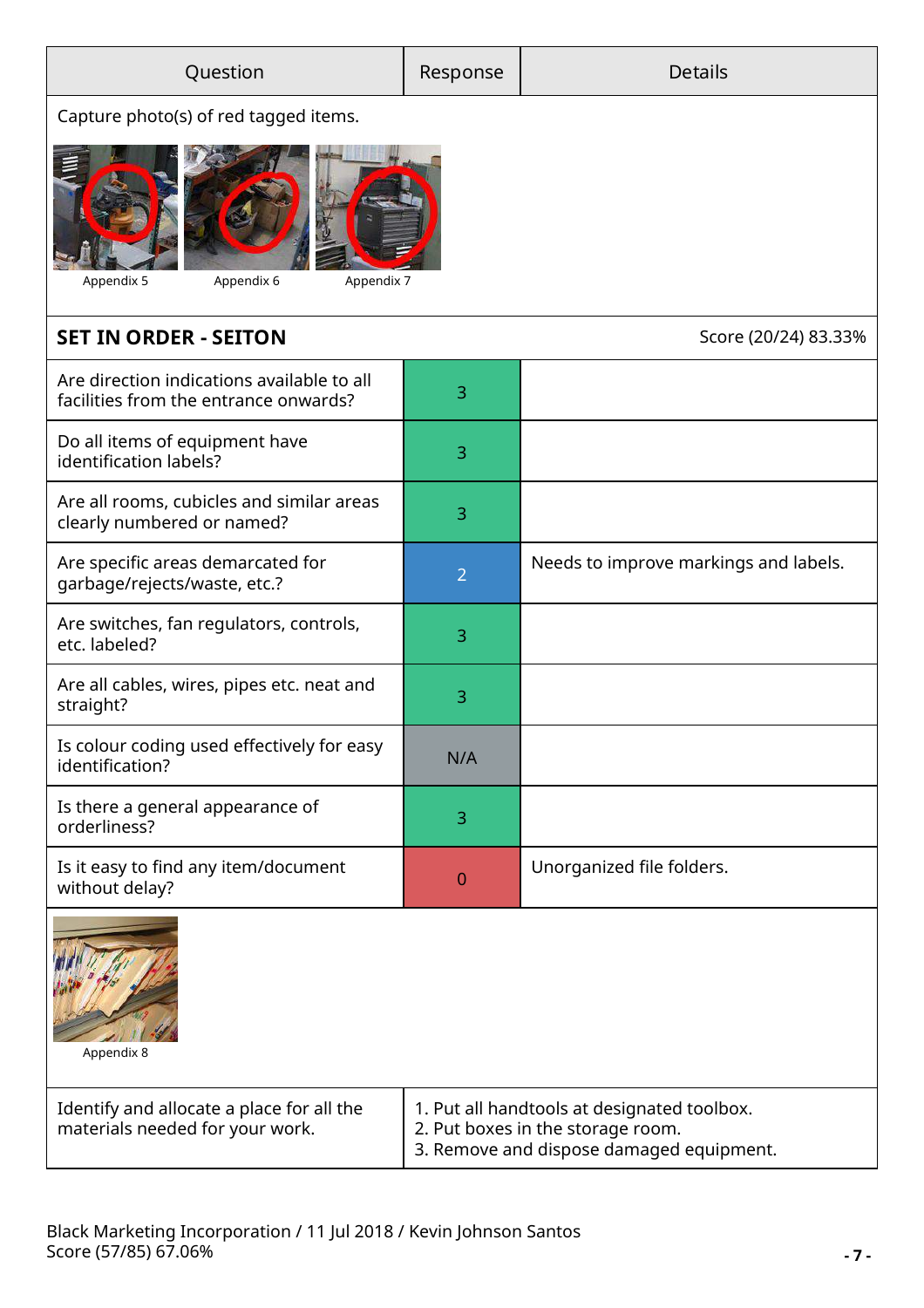| Question                                                                                                                                | Response    |                         |  |
|-----------------------------------------------------------------------------------------------------------------------------------------|-------------|-------------------------|--|
| <b>SHINE - SEISO</b>                                                                                                                    |             | Score (12/15) 80.00%    |  |
| Are cleaning schedules available and<br>displayed?                                                                                      | 3           |                         |  |
| Are floors, walls, windows doors etc.<br>maintained at a high level of cleanliness?                                                     | $\mathbf 0$ | This door needs repair. |  |
| Appendix 9                                                                                                                              |             |                         |  |
| Is use of adequate cleaning tools<br>evident?                                                                                           | 3           |                         |  |
| Are machines, equipment, tools, furniture<br>maintained at a high level of cleanliness<br>and their maintenance schedules<br>displayed? | 3           |                         |  |
| Is there a general appearance of<br>cleanliness all round?                                                                              | 3           |                         |  |
| <b>STANDARDIZE - SEIKETSU</b>                                                                                                           |             | Score (12/12) 100.00%   |  |
| Is a daily checklist used to standardize 5s<br>procedures?                                                                              | 3           |                         |  |
| Are standard check lists used to regularly<br>inspect 5S?                                                                               | 3           |                         |  |
| Are labels, notices etc. standardized?                                                                                                  | 3           |                         |  |
| Do isles/pathways have a standard size<br>and colour?                                                                                   | 3           |                         |  |
| Are pipes, cables etc. color coded?                                                                                                     | N/A         |                         |  |
| <b>SUSTAIN - SHITSUKE</b><br>Score (8/18) 44.44%                                                                                        |             |                         |  |
| Is there a system for how and when the<br>5S activities will be implemented?                                                            | 3           |                         |  |
| Does management provide support to 5S<br>programme by recognition, resources<br>and leadership?                                         | 0           | No recognition program. |  |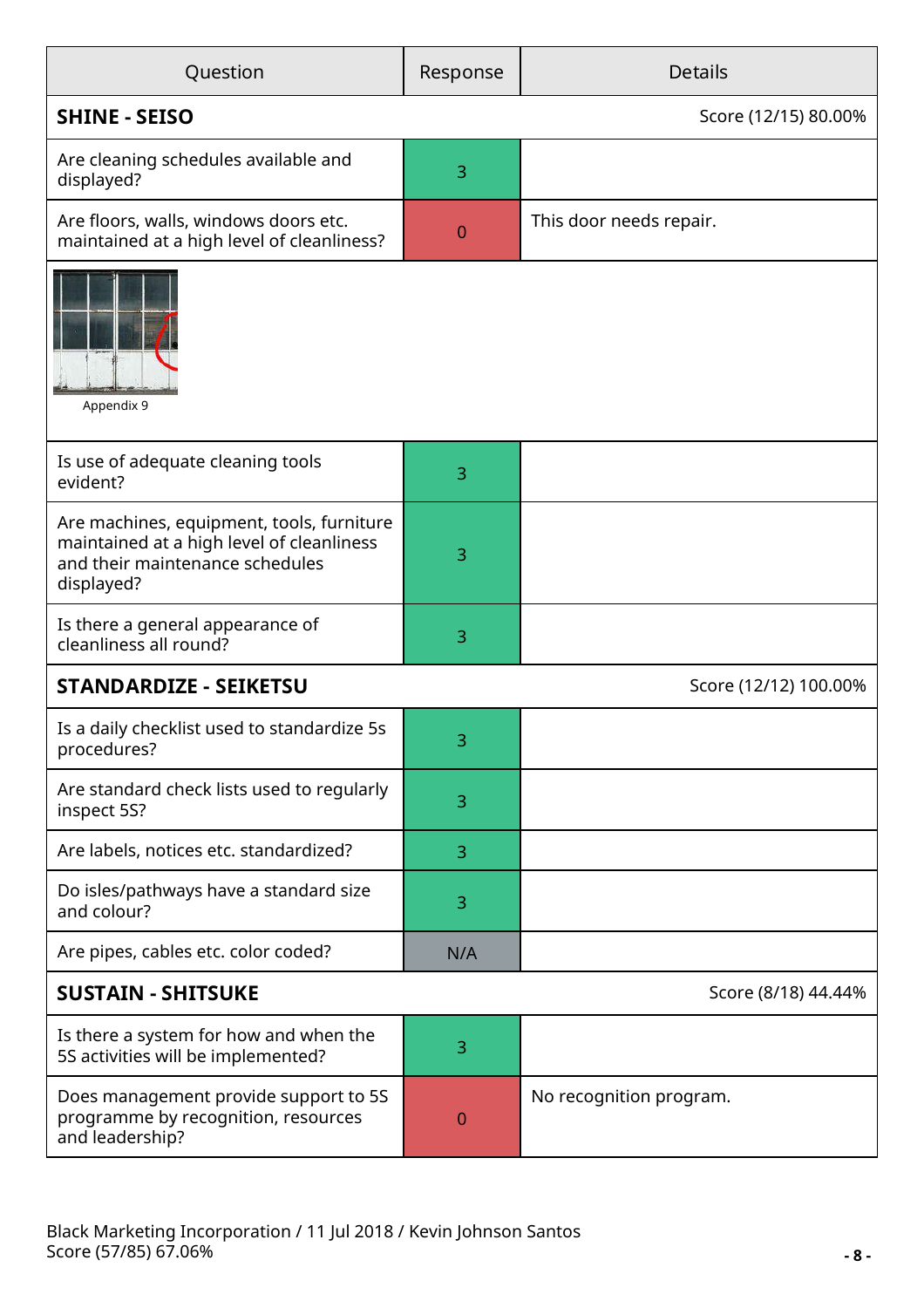| Question                                                                              |                      |                                                                                                                                                                                                                                                                                                                   | Response |                                            | <b>Details</b>    |
|---------------------------------------------------------------------------------------|----------------------|-------------------------------------------------------------------------------------------------------------------------------------------------------------------------------------------------------------------------------------------------------------------------------------------------------------------|----------|--------------------------------------------|-------------------|
| Have first 3S become a part of the daily<br>work?                                     |                      |                                                                                                                                                                                                                                                                                                                   |          | Yes, but not practiced regularly.          |                   |
| Do employees show positive interest in<br>5S activities?                              |                      |                                                                                                                                                                                                                                                                                                                   | 3        |                                            |                   |
| Are 5S posters and 5S points of work<br>reminders displayed?                          |                      |                                                                                                                                                                                                                                                                                                                   | $\Omega$ | No posters for 5S activites.               |                   |
| Are trainings and other programs<br>implemented to sustain workplace<br>organization? |                      |                                                                                                                                                                                                                                                                                                                   | 1        | 5S principles was not practiced regularly. |                   |
| <b>COMPLETION</b>                                                                     |                      |                                                                                                                                                                                                                                                                                                                   |          |                                            | Score (0/1) 0.00% |
| Recommendation<br>needed.                                                             |                      | 1. Keep floor area clean and free from unwanted items.<br>2. Keep cupboards, shelves, and tables free of<br>unwanted items.<br>3. Remove red tagged items at the workplace.<br>4. Repaint markings and labels.<br>5. Organize filing folders for easy access on documents<br>6. Maintain and sustain 5s programs. |          |                                            |                   |
| <b>Overall Rating</b>                                                                 |                      | Failed                                                                                                                                                                                                                                                                                                            |          |                                            |                   |
| <b>Full Name and</b><br>Signature of the<br>Inspector                                 | Kevin Johnson Santos |                                                                                                                                                                                                                                                                                                                   |          | 11 Jul 2018 12:37 PM                       |                   |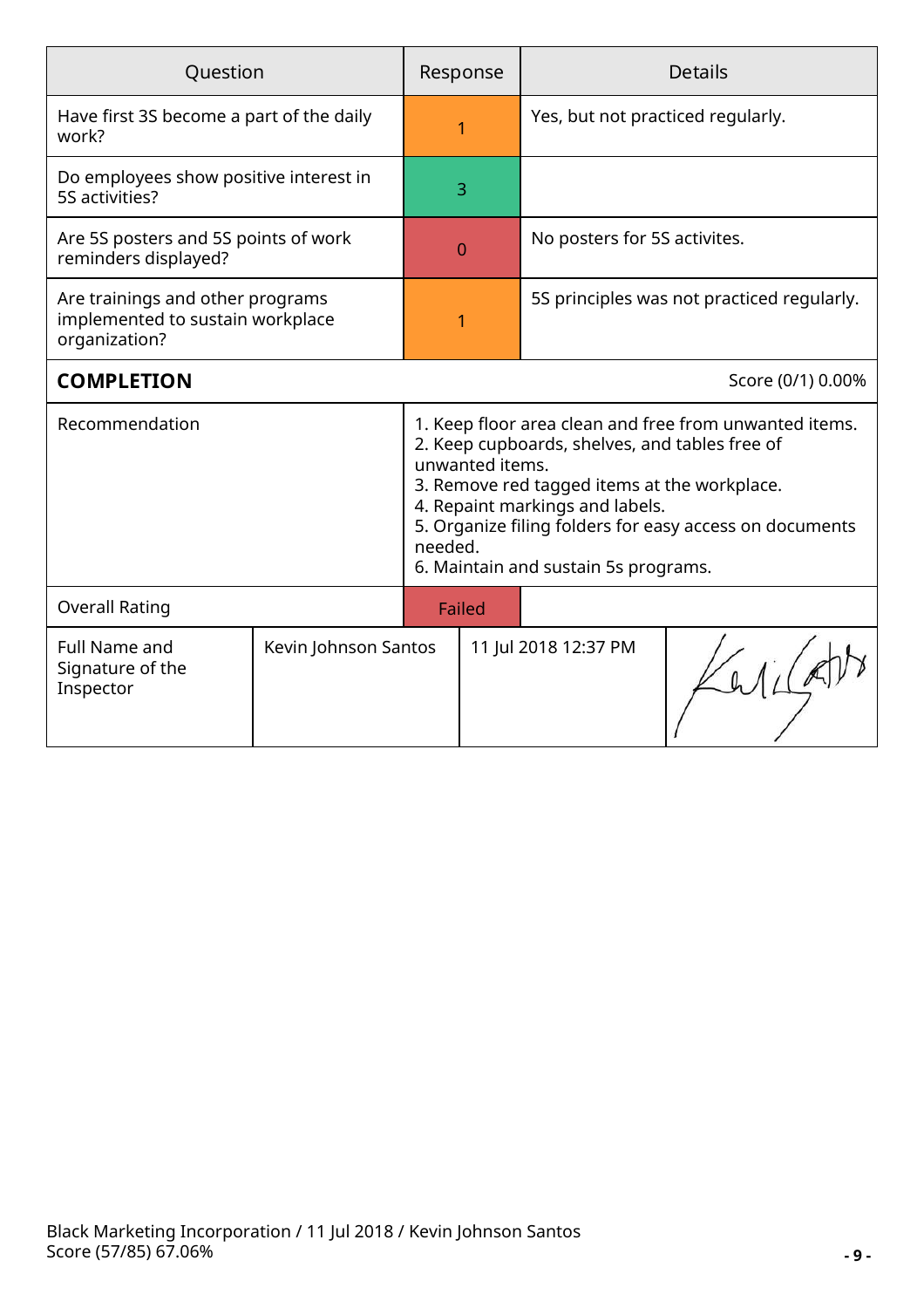### **Media**



Appendix 1 Appendix 2





Appendix 3 Appendix 4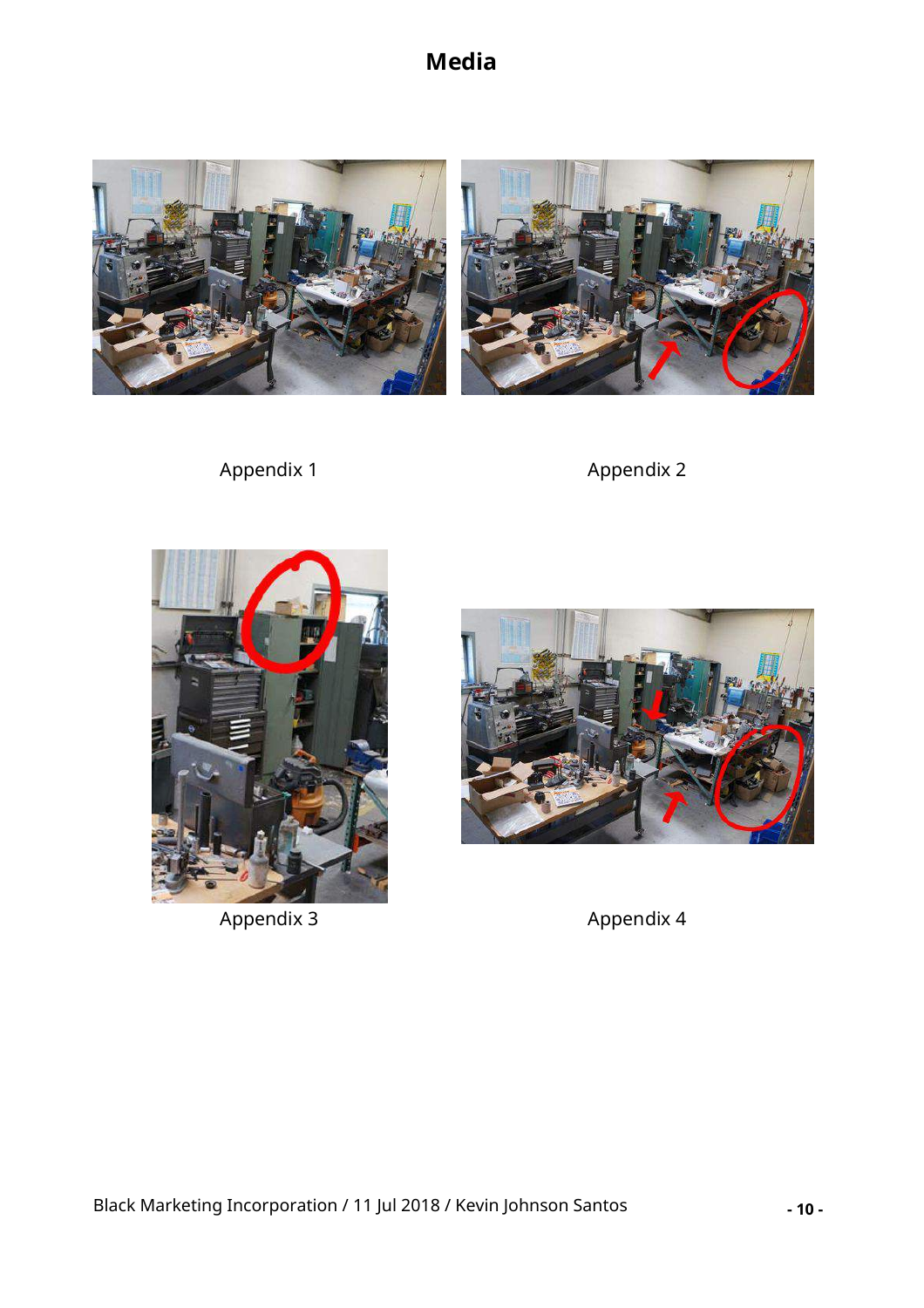



Appendix 5 Appendix 6





Appendix 7 Appendix 8